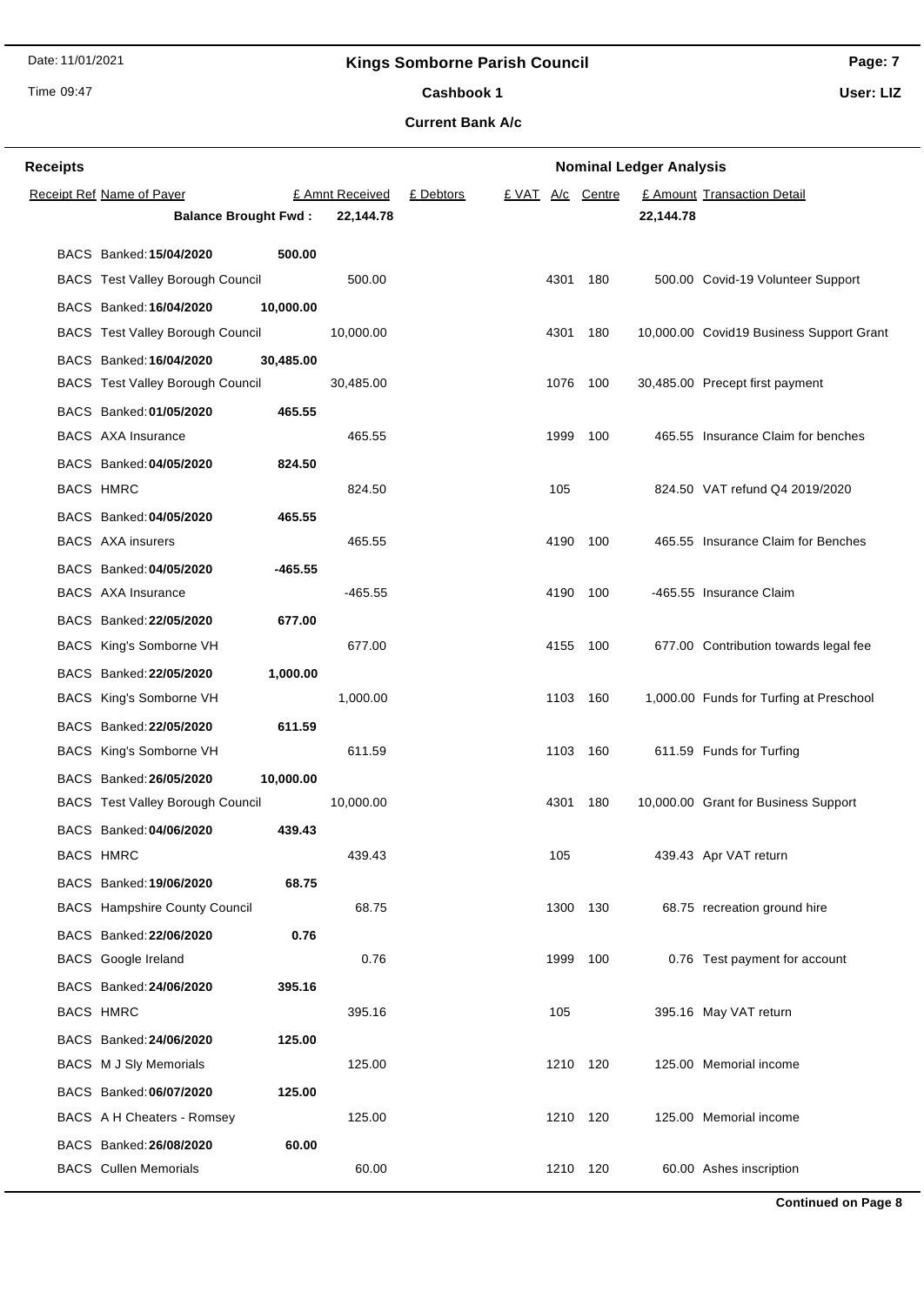Date: 11/01/2021

## **Kings Somborne Parish Council**

Time 09:47

## **Page: 8**

Cashbook 1

**Current Bank A/c**

**User: LIZ**

| Receipts |                                   |            |                 |           |                |      |                  | <b>Nominal Ledger Analysis</b> |                               |
|----------|-----------------------------------|------------|-----------------|-----------|----------------|------|------------------|--------------------------------|-------------------------------|
|          | <b>Receipt Ref Name of Payer</b>  |            | £ Amnt Received | £ Debtors |                |      | £ VAT A/c Centre |                                | £ Amount Transaction Detail   |
|          |                                   |            |                 |           |                |      |                  |                                |                               |
|          | BACS Banked: 26/08/2020           | 260.00     |                 |           |                |      |                  |                                |                               |
|          | BACS A H Cheaters - Romsey        |            | 260.00          |           |                | 1200 | 120              |                                | 260.00 Burial Ashes - Nelson  |
|          | R20 Banked: 07/09/2020            | 458.77     |                 |           |                |      |                  |                                |                               |
|          | R20 HMRC                          |            | 458.77          |           |                | 105  |                  |                                | 458.77 VAT Refund             |
|          | R21-1300 Banked: 24/09/2020       | 68.75      |                 |           |                |      |                  |                                |                               |
|          | R21-1300 Hampshire County Council |            | 68.75           |           |                |      | 1300 130         |                                | 68.75 Recreation Ground       |
|          | R22 - 1076 Banked: 05/10/2020     | 30,485.00  |                 |           |                |      |                  |                                |                               |
|          | R22 Test Valley Borough Council   |            | 30,485.00       |           |                |      | 1076 100         |                                | 30,485.00 Precept 2nd payment |
|          | R23 Banked: 14/10/2020            | 830.00     |                 |           |                |      |                  |                                |                               |
|          | R23 A H Cheaters - Romsey         |            | 830.00          |           |                | 1200 | 120              |                                | 130.00 Biddlecombe Interment  |
|          |                                   |            |                 |           |                | 1200 | 120              |                                | 200.00 Baker Interment        |
|          |                                   |            |                 |           |                | 1220 | 120              |                                | 300.00 Baker ERB              |
|          |                                   |            |                 |           |                | 1200 | 120              |                                | 200.00 Edwards Interment      |
|          | R24 Banked: 19/10/2020            | 555.00     |                 |           |                |      |                  |                                |                               |
|          | R24 Hilary Maurice                |            | 555.00          |           |                | 1220 | 120              |                                | 300.00 Law - ERB              |
|          |                                   |            |                 |           |                | 1200 | 120              |                                | 130.00 Law - Interment        |
|          |                                   |            |                 |           |                |      | 1210 120         |                                | 125.00 Law - Memorial         |
|          | R25 Banked: 30/10/2020            | 125.00     |                 |           |                |      |                  |                                |                               |
|          | R25 Memorials of Distinction      |            | 125.00          |           |                |      | 1210 120         |                                | 125.00 Memorial - Sherfield   |
|          | R26 Banked: 02/11/2020            | 249.79     |                 |           |                |      |                  |                                |                               |
|          | R <sub>26</sub> HMRC              |            | 249.79          |           |                | 1999 | 100              |                                | 249.79 VAT reclaim            |
|          | Banked: 02/12/2020                | 158.00     |                 |           |                |      |                  |                                |                               |
|          | <b>HMRC</b>                       |            | 158.00          |           |                | 105  |                  |                                | 158.00 VAT Refund October     |
|          | Banked: 02/12/2020                | 73.20      |                 |           |                |      |                  |                                |                               |
|          | A Rawlings                        |            | 73.20           |           | 12.20 4340 130 |      |                  |                                | 61.00 Refund of payment 89    |
|          | Banked: 09/12/2020                | 367.75     |                 |           |                |      |                  |                                |                               |
|          | <b>HMRC</b>                       |            | 367.75          |           |                | 105  |                  |                                | 367.75 VAT Refund November    |
|          | Banked: 17/12/2020                | 68.75      |                 |           |                |      |                  |                                |                               |
|          | Hampshire County Council          |            | 68.75           |           |                | 1300 | 130              |                                | 68.75 Sports Field Income     |
|          | <b>Total Receipts</b>             | 89,477.75  |                 | 0.00      | 12.20          |      |                  | 89,465.55                      |                               |
|          |                                   |            |                 |           |                |      |                  |                                |                               |
|          | <b>Cashbook Totals</b>            | 111,622.53 |                 | 0.00      | 12.20          |      |                  | 111,610.33                     |                               |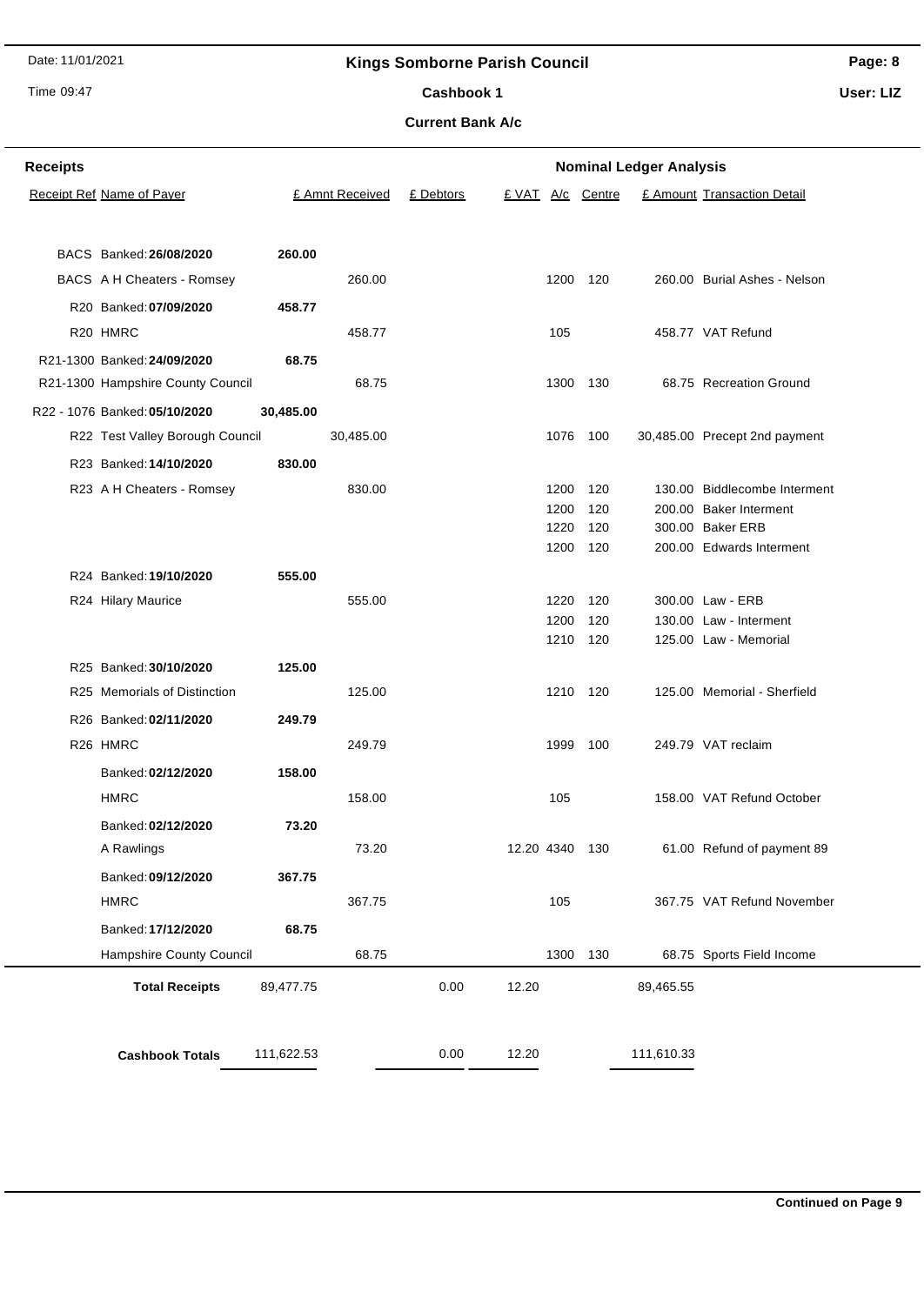Time 09:47

**Payments**

27/05/2020 Gail Foster

## **Page: 9 User: LIZ**

£ Amount Transaction Detail

Payment

**Payment** 

320 0 -82.80 January 2020 Minibus

Cashbook 1

**Current Bank A/c**

16/04/2020 Unity Services Andover BACS 82.80 2000 170 82.80 January 2020 Minibus

27/05/2020 Gail Foster BACS 35.07 4110 100 35.07 May Expenses 27/05/2020 Zoom US CARD 140.17 23.36 4180 100 -3.09 Annual subs

27/05/2020 Green Grass Services BACS 595.00 4400 120 140.00 April invoice

27/05/2020 HMRC BACS 502.76 4000 100 502.76 May Tax & NI Conts 27/05/2020 Aviva Pensions CARD 148.10 4001 100 74.05 Clerk's Pension EE + ER

|                    |                                         |                   |           |             | 6000 170 |     | 82.80 January 2020 Minibus<br>Payment    |
|--------------------|-----------------------------------------|-------------------|-----------|-------------|----------|-----|------------------------------------------|
|                    | 17/04/2020 King's Somborne Village Hall | <b>BACS</b>       | 250.00    |             | 4355     | 110 | 250.00 Hire of Hall for Pantomime        |
|                    | 21/04/2020 Green Grass Services         | <b>BACS</b>       | 1,067.00  |             | 4500 130 |     | 297.00 2019/20 Invoices                  |
|                    |                                         |                   |           |             | 8040     | 160 | 300.00 2019/20 Invoices                  |
|                    |                                         |                   |           |             | 4540     | 130 | 470.00 2019/20 Invoices                  |
|                    | 21/04/2020 Test Valley Borough Council  | <b>BACS</b>       | 1,603.24  | 267.21      | 4540     | 130 | 1,336.03 Grounds Maintenance             |
|                    | 21/04/2020 Test Valley Borough Council  | <b>BACS</b>       | 720.00    | 120.00      | 4341 110 |     | 600.00 Dog Bin emptying                  |
|                    | 21/04/2020 Hampshire County Council     | <b>BACS</b>       | 26.49     | 4.42        | 4620     | 140 | 22.07 Street Light Maintenance           |
|                    | 21/04/2020 King's Somborne Village Hall | <b>BACS</b>       | 61.46     |             | 8040     | 160 | 61.46 Grass Seed re-imbursement          |
|                    | 21/04/2020 Gail Foster                  | <b>BACS</b>       | 84.54     |             | 4110     | 100 | 84.54 Contractual Expenses<br>Feb+Mar    |
|                    | 23/04/2020 Simon Whitehead              | <b>BACS</b>       | 37.50     |             | 4225     | 100 | 37.50 Website hosting at cost            |
|                    | 29/04/2020 Seagrave Inspection Services | <b>BACS</b>       | 286.80    | 47.80       | 4610 140 |     | 239.00 Inspections on 16th March<br>2020 |
|                    | 30/04/2020 Gail Foster                  | <b>BACS</b>       | 1,428.88  |             | 4000     | 100 | 1,428.88 April Salary                    |
|                    | 30/04/2020 Gail Foster                  | <b>BACS</b>       | 35.07     |             | 4110     | 100 | 35.07 April Expenses                     |
| 30/04/2020 HMRC    |                                         | <b>BACS</b>       | 502.76    |             | 4000 100 |     | 502.76 April Tax & NI conts              |
|                    | 30/04/2020 Aviva Pensions               | <b>BACS</b>       | 148.10    |             | 4001     | 100 | 74.05 Clerk's Pension EE + ER            |
|                    |                                         |                   |           |             | 4002     | 100 | 74.05 Clerk's Pension EE + ER            |
|                    | 30/04/2020 Lightatouch                  | <b>BACS</b>       | 150.00    |             | 4150     | 100 | 150.00 Year end Audit 19/20              |
| 30/04/2020 Zoom US |                                         | <b>BACS</b>       | 144.00    |             | 4180     | 100 | 144.00 Subscription for Zoom             |
| 01/05/2020 Zoom US |                                         | <b>CORRECTION</b> | $-144.00$ |             | 4180     | 100 | -144.00 reversal of cost                 |
| 05/05/2020 Zoom US |                                         | CARD              | 14.39     |             | 4220     | 100 | 14.39 One off meeting subs               |
|                    | 13/05/2020 Aviva Pensions               | <b>REFUND</b>     | $-721.40$ |             | 4001     | 100 | -721.40 Pension conts returned           |
|                    | 13/05/2020 Aviva Pensions               | <b>REPAY</b>      | 721.40    |             | 4001     | 100 | 721.40 Pension conts returned            |
|                    | 13/05/2020 Charlies Homes & Gardens     | <b>BACS</b>       | 1,080.00  | 180.00      | 8040     | 160 | 900.00 Deposit on Turfing                |
|                    | 20/05/2020 Simon Nightingale            | <b>BACS</b>       | 42.58     |             | 4610     | 140 | 42.58 SLR April 2020                     |
|                    | 20/05/2020 Simon Nightingale            | <b>BACS</b>       | 42.58     |             | 4610     | 140 | 42.58 SLR May 2020                       |
|                    | 21/05/2020 Charlies Homes & Gardens     | <b>BACS</b>       | 1,080.00  | 180.00 8040 |          | 160 | 900.00 Final payment for Turfing         |
|                    | 22/05/2020 Viking Office Supplies       | <b>BACS</b>       | 21.59     | 3.60        | 4110     | 100 | 17.99 File indices                       |
|                    | 22/05/2020 Viking Office Supplies       | <b>BACS</b>       | 49.19     | 8.20        | 4110 100 |     | 40.99 1-100 dividers                     |
|                    | 27/05/2020 Gail Foster                  | <b>BACS</b>       | 142888    |             | 4000 100 |     | 1 428 88 May Salary                      |

**Nominal Ledger** 

4180 100 119.90 Annual subs

 120 140.00 April invoice 130 100.00 April invoice 130 108.00 April invoice 130 72.00 April invoice 130 35.00 April invoice

4002 100 74.05 Clerk's Pension EE + ER

|  |  | C <sub>1</sub> |
|--|--|----------------|

Date Payee Name **Reference £ Total Amnt** £ Creditors E VAT A/c Centre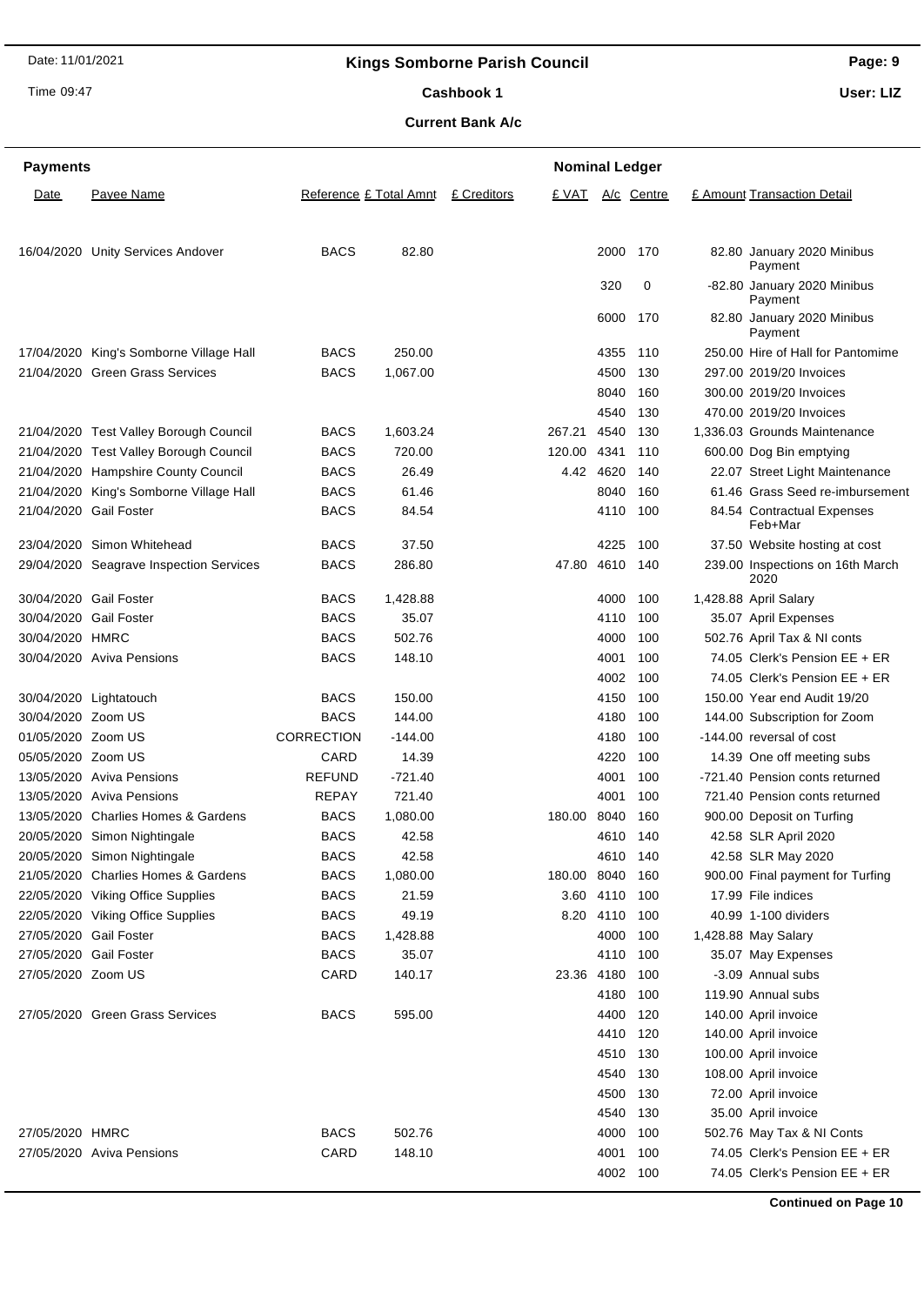Time 09:47

# **Page: 10 User: LIZ**

Cashbook 1

**Current Bank A/c**

| <b>Payments</b>        |                                           |                            |                 |             | <b>Nominal Ledger</b> |                   |            |                                                    |
|------------------------|-------------------------------------------|----------------------------|-----------------|-------------|-----------------------|-------------------|------------|----------------------------------------------------|
| Date                   | Payee Name                                | Reference £ Total Amnt     |                 | £ Creditors | <u>E VAT</u>          |                   | A/c Centre | £ Amount Transaction Detail                        |
|                        |                                           |                            |                 |             |                       |                   |            |                                                    |
|                        | 10/06/2020 Hampshire County Council       | <b>BACS</b>                | 131.00          |             |                       | 4340              | 130        | 131.00 Cultivation Licence                         |
|                        | 22/06/2020 Simon Nightingale              | <b>BACS</b>                | 42.58           |             |                       | 4610              | 140        | 42.58 SLR June 2020                                |
|                        | 25/06/2020 Unity Services Andover         | <b>BACS</b>                | 89.80           |             |                       | 2000              | 170        | 89.80 Feb minibus Trip                             |
|                        |                                           |                            |                 |             |                       | 320               | 0          | -89.80 Feb minibus Trip                            |
|                        |                                           |                            |                 |             |                       | 6000              | 170        | 89.80 Feb minibus Trip                             |
| 30/06/2020 HMRC        |                                           | <b>BACS</b>                | 502.96          |             |                       | 4000              | 100        | 502.96 Jun Tax & NI Conts                          |
| 30/06/2020 Gail Foster |                                           | <b>BACS</b>                | 1,428.68        |             |                       | 4000              | 100        | 1,428.68 June Salary                               |
|                        | 30/06/2020 Aviva Pensions                 | <b>BACS</b>                | 148.10          |             |                       | 4001              | 100        | 74.05 Clerk's Pension EE + ER                      |
|                        |                                           |                            |                 |             |                       | 4002              | 100        | 74.05 Clerk's Pension EE + ER                      |
| 30/06/2020 Gail Foster |                                           | <b>BACS</b>                | 35.07           |             |                       | 4000              | 100        | 35.07 June Expenses                                |
|                        | 30/06/2020 Unity Trust Bank               | DD                         | 18.00           |             |                       | 4130              | 100        | 18.00 Bank Charges                                 |
|                        | 07/07/2020 Hampshire County Council       | <b>BACS</b>                | $-131.00$       |             |                       | 4340              | 130        | -131.00 refund of cultivation licence              |
| 10/07/2020 HALC        |                                           | <b>BACS</b>                | $-90.00$        |             | $-15.00$              | 4120              | 100        | -75.00 Refund of Conference ticket                 |
| 15/07/2020 Vitaplay    |                                           | <b>BACS</b>                | 136.80          |             | 22.80                 | 4600              | 140        | 114.00 Shackles on Nest Swing                      |
|                        | 15/07/2020 John Ingleson                  | <b>BACS</b>                | 9.97            |             |                       | 4340              | 120        | 9.97 Hinge for Skate Ramp<br>cupboard              |
|                        | 15/07/2020 Paris Smith                    | <b>BACS</b>                | 1,608.80        |             | 254.80                | 4155              | 100        | 1,354.00 Lease costs Community<br>building         |
|                        | 15/07/2020 Rialtas Business Solutions Ltd | <b>BACS</b>                | 70.80           |             | 11.80                 | 4220              | 100        | 59.00 MTD support                                  |
|                        | 15/07/2020 Rialtas Business Solutions Ltd | <b>BACS</b>                | 148.80          |             | 24.80 4220            |                   | 100        | 124.00 Accounts package subs                       |
|                        | 15/07/2020 Simon Whitehead                | <b>BAS</b>                 | 71.99           |             | 12.00                 | 4220              | 100        | 59.99 Website security                             |
|                        | 15/07/2020 JRB Enterprise Ltd             | <b>BACS</b>                | 205.20          |             | 34.20                 | 4341              | 110        | 171.00 Dog bin                                     |
| 15/07/2020 Screwfix    |                                           | <b>BACS</b>                | 12.99           |             | 2.16                  | 4340              | 130        | 10.83 Screwfix                                     |
|                        | 15/07/2020 Her Majestys Land Registry     | CARD                       | 6.00            |             |                       | 4110              | 100        | 6.00 Title Deeds                                   |
| 16/07/2020 Gail Foster |                                           | <b>BACS</b>                | 1,428.88        |             |                       | 4000              | 100        | 1,428.88 Salary July                               |
| 24/07/2020 Screwfix    |                                           | CARD                       | 62.97           |             | 10.49                 | 4340              | 120        | 52.48 padlocks for recreation<br>ground            |
|                        | 28/07/2020 Simon Nightingale              | <b>BACS</b>                | 42.58           |             |                       | 4610              | 140        | 42.58 SLR July 2020                                |
| 28/07/2020 HFE Signs   |                                           | CARD                       | 72.72           |             | 12.12 4610            |                   | 140        | 60.60 Signs for playground                         |
|                        | 28/07/2020 Green Grass Services           | <b>BACS</b>                | 60.00           |             |                       | 4540              | 130        | 60.00 April invoice Adjustment                     |
|                        | 28/07/2020 Green Grass Services           | <b>BACS</b>                | 808.50          |             |                       | 4400              | 120        | 255.00 May invoice                                 |
|                        |                                           |                            |                 |             |                       | 4410 120          |            | 255.00 May invoice                                 |
|                        |                                           |                            |                 |             |                       | 4510              | 130        | 100.00 May invoice                                 |
|                        |                                           |                            |                 |             |                       | 4540              | 130        | 104.00 May invoice                                 |
|                        |                                           |                            |                 |             |                       | 4530              | 130        | 42.00 May invoice                                  |
|                        |                                           |                            |                 |             |                       | 4340              | 130        | 52.50 May invoice                                  |
|                        | 28/07/2020 Green Grass Services           | <b>BACS</b>                | 738.75          |             |                       | 4400              | 120        | 255.00 June Invoice                                |
|                        |                                           |                            |                 |             |                       | 4510              | 130        | 50.00 June Invoice                                 |
|                        |                                           |                            |                 |             |                       | 4400              | 120        | 27.00 June Invoice                                 |
|                        |                                           |                            |                 |             |                       | 4540              | 130        | 82.00 June Invoice                                 |
|                        |                                           |                            |                 |             |                       | 4500              | 130        | 246.00 June Invoice                                |
|                        |                                           |                            |                 |             |                       | 4340              | 130        | 78.75 June Invoice                                 |
|                        | 28/07/2020 Test Valley Borough Council    | <b>BACS</b>                | 1.00            |             |                       | 4540              | 130        | 1.00 Rent JOG Field                                |
| 30/07/2020 HMRC        |                                           | <b>BACS</b>                | 502.76          |             |                       | 4000              | 100        | 502.76 July Tax and NI conts                       |
|                        | 30/07/2020 Aviva Pensions                 | <b>BACS</b>                | 148.10          |             |                       | 4001              | 100        | 74.05 Clerk's Pension EE + ER                      |
|                        |                                           |                            |                 |             |                       | 4002              | 100        | 74.05 Clerk's Pension EE + ER                      |
| 31/07/2020 HALC        | 31/07/2020 KOCreations                    | <b>BACS</b><br><b>BACS</b> | 492.58<br>10.80 |             |                       | 4180<br>1.80 4340 | 100<br>130 | 492.58 Yearly Subs<br>9.00 Barker + Geary expenses |
|                        |                                           |                            |                 |             |                       |                   |            |                                                    |

**Continued on Page 11**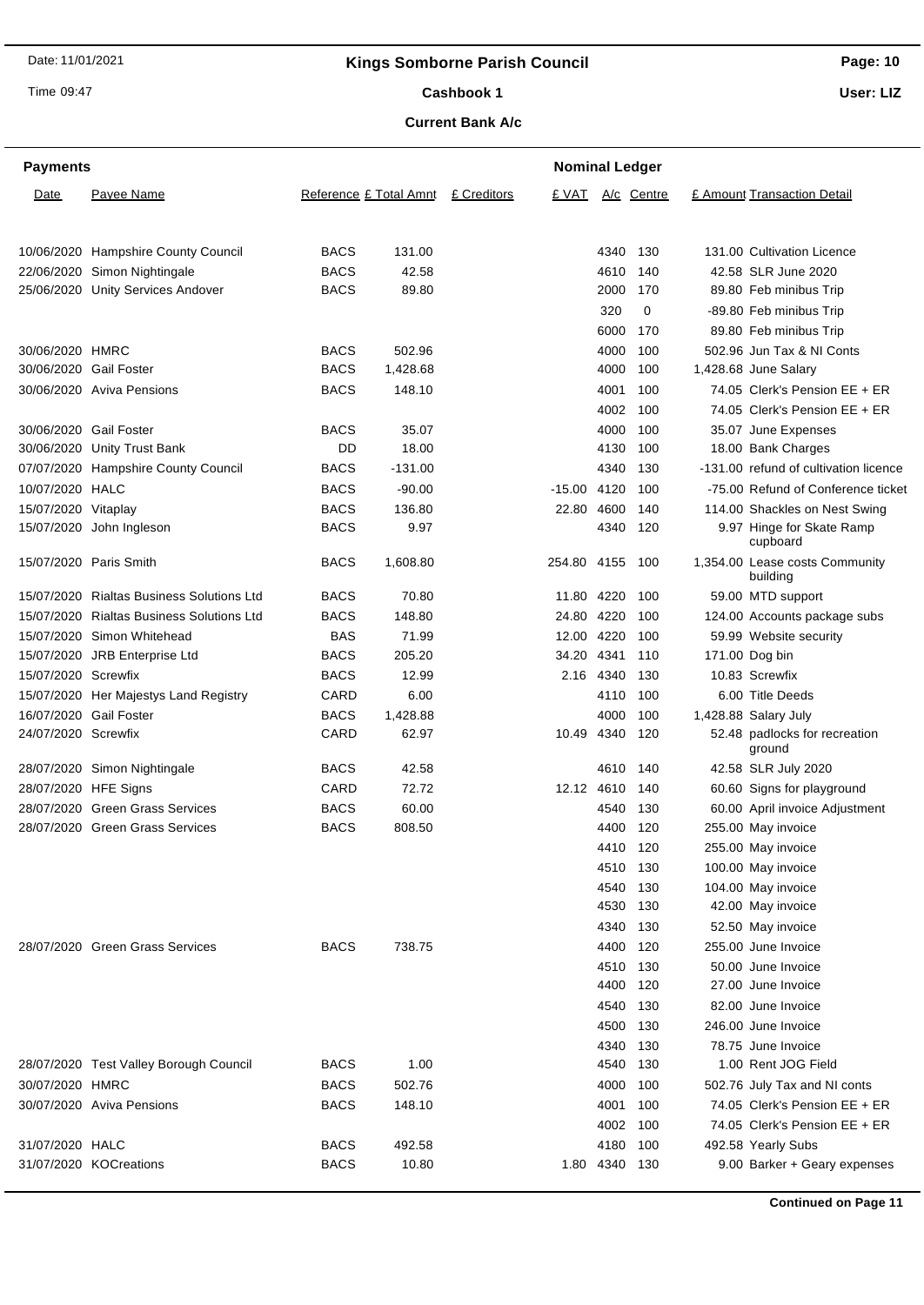Time 09:47

# **Page: 11 User: LIZ**

Cashbook 1

### **Current Bank A/c**

| <b>Payments</b>      |                                         |                 |                        |             | <b>Nominal Ledger</b> |            |                  |                                                |
|----------------------|-----------------------------------------|-----------------|------------------------|-------------|-----------------------|------------|------------------|------------------------------------------------|
| Date                 | Payee Name                              |                 | Reference £ Total Amnt | £ Creditors |                       |            | £ VAT A/c Centre | £ Amount Transaction Detail                    |
|                      | 31/07/2020 Complete Weed Control        | <b>BACS</b>     | 520.80                 |             | 86.80 4540            |            | 130              | 434.00 Cricket outfield                        |
|                      | 04/08/2020 JRB Enterprise Ltd           | CARD            | 71.94                  |             | 11.99 4500            |            | 130              | 59.95 Dog poo bags                             |
|                      | 10/08/2020 PKF Littlejohn               | <b>BACS</b>     | 960.00                 |             | 160.00 4150           |            | 100              | 800.00 External Audit Fees                     |
| 17/08/2020 Microsoft |                                         | CARD            | 59.99                  |             |                       | 10.00 4110 | 100              | 49.99 Office 365                               |
|                      | 18/08/2020 Parish Online                | <b>BACS</b>     | 120.00                 |             | 20.00 4180            |            | 100              | 100.00 Annual subs                             |
|                      | 25/08/2020 Simon Nightingale            | <b>BACS</b>     | 42.58                  |             |                       | 4610       | 140              | 42.58 SLR August                               |
|                      | 27/08/2020 Gail Foster                  | <b>BACS</b>     | 35.07                  |             |                       | 4110       | 100              | 35.07 July Expenses                            |
|                      | 27/08/2020 Gail Foster                  | <b>BACS</b>     | 35.07                  |             |                       | 4110       | 100              | 35.07 August Expenses                          |
|                      | 27/08/2020 Aviva Pensions               | <b>BACS</b>     | 168.46                 |             |                       | 4001       | 100              | 84.23 Clerk's Pension EE+ ER                   |
|                      |                                         |                 |                        |             |                       | 4002       | 100              | 84.23 Clerk's Pension EE+ ER                   |
|                      | 28/08/2020 Gail Foster                  | <b>BACS</b>     | 1,593.66               |             |                       | 4000       | 100              | 1,593.66 Salary August + Back pay              |
| 28/08/2020 HMRC      |                                         | <b>BACS</b>     | 617.43                 |             |                       | 4000       | 100              | 617.43 Aug Tax & NI conts                      |
|                      | 01/09/2020 Simon Nightingale            | <b>BACS</b>     | 42.58                  |             |                       | 4610       | 140              | 42.58 SLR September 2020                       |
|                      | 30/09/2020 Elizabeth Manship            | <b>BACS</b>     | 1,651.20               |             |                       | 4000       | 100              | 1,651.20 Monthly Salary                        |
|                      | 30/09/2020 Green Grass Services         | <b>BACS</b>     | 655.50                 |             |                       | 4400       | 120              | 54.00 Grounds Maintenance July                 |
|                      |                                         |                 |                        |             |                       | 4540       | 130              | 108.00 Grounds Maintenance July                |
|                      |                                         |                 |                        |             |                       | 4500       | 130              | 105.00 Grounds Maintenance July                |
|                      |                                         |                 |                        |             |                       | 4520       | 130              | 42.00 Grounds Maintenance July                 |
|                      |                                         |                 |                        |             |                       | 4530       | 130              | 42.00 Grounds Maintenance July                 |
|                      |                                         |                 |                        |             |                       | 4340       | 130              | 134.50 Grounds Maintenance July                |
|                      |                                         |                 |                        |             |                       | 4400       | 120              | 85.00 Grounds Maintenance July                 |
|                      |                                         |                 |                        |             |                       | 4410       | 120              | 85.00 Grounds Maintenance July                 |
| 30/09/2020           | Institute of Cemetery & Cremat          | <b>BACS</b>     | 47.00                  |             |                       | 4180       | 100              | 47.00 Membership - part-year                   |
| 30/09/2020           | <b>Unity Trust Bank</b>                 | <b>DD - P75</b> | 18.00                  |             |                       | 4130       | 100              | 18.00 Service Charge                           |
|                      | 01/10/2020 King's Somborne Village Hall | BACS - P76      | 144.00                 |             |                       | 4300       | 110              | 144.00 KSVH - Hall Hire - Flu Jab              |
|                      | 01/10/2020 Green Grass Services         | BACS - P77      | 641.00                 |             |                       | 4400       | 120              | 170.00 Cemetery Maintenance -<br>August        |
|                      |                                         |                 |                        |             |                       | 4410       | 120              | 170.00 Churchyard Maintenance -<br>Augus       |
|                      |                                         |                 |                        |             |                       | 4510       | 130              | 100.00 Village Green Maint - August            |
|                      |                                         |                 |                        |             |                       | 4400       | 120              | 54.00 Cemetery Verges - August                 |
|                      |                                         |                 |                        |             |                       | 4530 130   |                  | 42.00 Children's Play Area                     |
|                      |                                         |                 |                        |             |                       | 4340       | 110              | 105.00 Extra Maintenance - August              |
|                      | 01/10/2020 Seagrave Inspection Services | BACS - P78      | 286.80                 |             | 47.80 4610            |            | 140              | 239.00 Bi-annual inspections 3 play            |
|                      | 01/10/2020 Pre-School                   | BACS - P79      | 500.00                 |             |                       | 4240       | 100              | 500.00 COVID Grant - £500 of<br>£5,000         |
| 14/10/2020 CPRE      |                                         | DD - P85        | 36.00                  |             |                       | 4180       | 100              | 36.00 Subscription within £794 fm<br><b>NW</b> |
|                      | 20/10/2020 Came & Company               | BACS - P80      | 1,872.15               |             |                       | 4190       | 100              | 1,872.15 Annual Insurance                      |
|                      | 20/10/2020 Green Grass Services         | BACS - P81      | 809.00                 |             |                       | 4400       | 120              | 85.00 Cemetery Sept                            |
|                      |                                         |                 |                        |             |                       |            | 4410 120         | 85.00 Churchyard Sept                          |
|                      |                                         |                 |                        |             |                       | 4510       | 130              | 50.00 Village Green & War Mem -<br>Sept        |
|                      |                                         |                 |                        |             |                       | 4400       | 120              | 27.00 Cemetery Verges - Sept                   |
|                      |                                         |                 |                        |             |                       | 4540       | 130              | 134.00 KS Rec Grass - Sept                     |
|                      |                                         |                 |                        |             |                       | 4500       | 130              | 246.00 Three Fields - Sept                     |
|                      |                                         |                 |                        |             |                       | 4520       | 130              | 21.00 Muss Lane - Sept                         |
|                      |                                         |                 |                        |             |                       |            | 4530 130         | 21.00 Up Somborne Sept                         |

**Continued on Page 12**

4340 110 61.25 Additional Work - Sept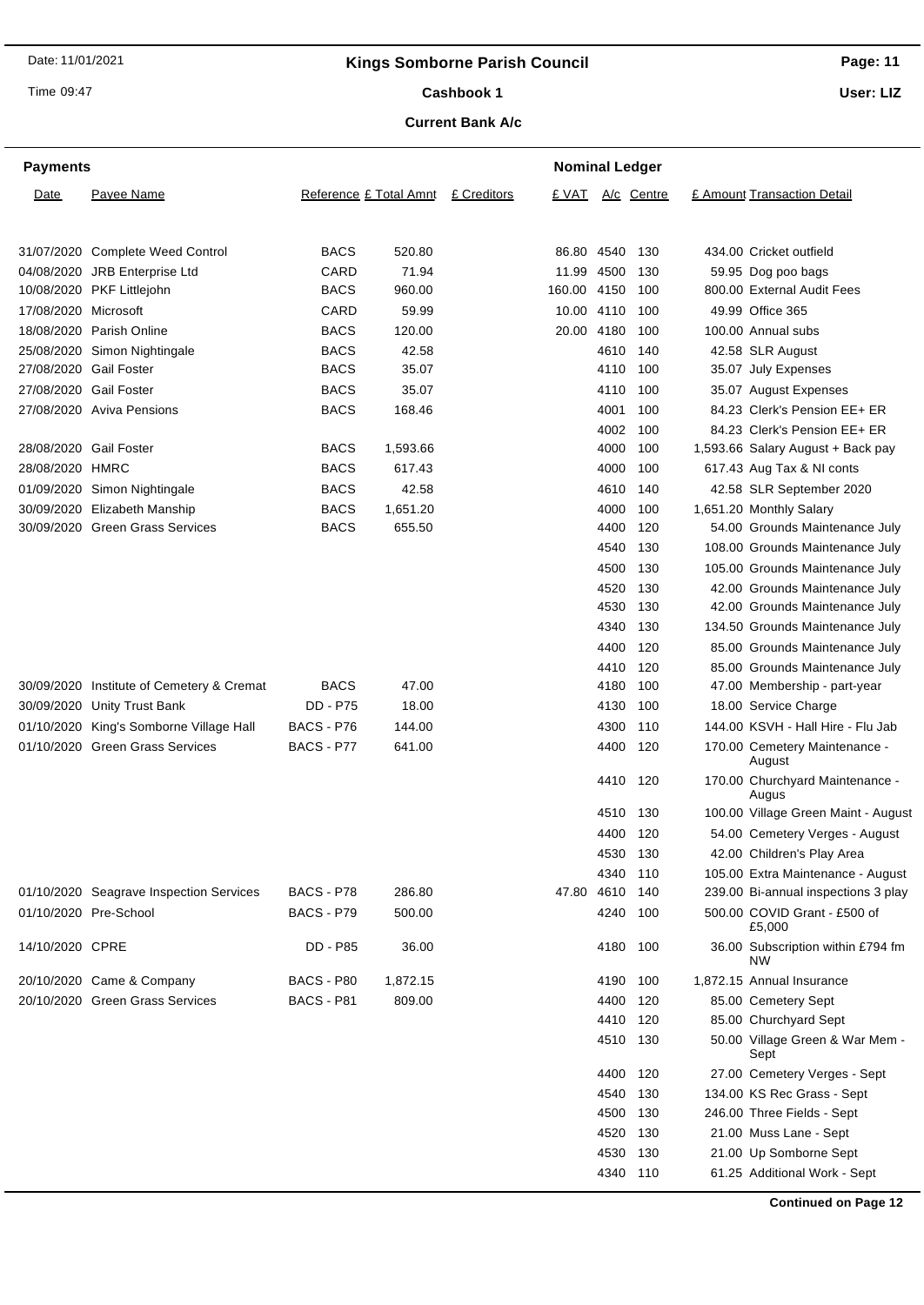Time 09:47

## **Page: 12**

Cashbook 1

**User: LIZ**

### **Current Bank A/c**

| <b>Payments</b> |                                           |                   |                        |             | <b>Nominal Ledger</b> |      |            |                                            |
|-----------------|-------------------------------------------|-------------------|------------------------|-------------|-----------------------|------|------------|--------------------------------------------|
| Date            | Payee Name                                |                   | Reference £ Total Amnt | £ Creditors | <u>E VAT</u>          |      | A/c Centre | £ Amount Transaction Detail                |
|                 |                                           |                   |                        |             |                       |      |            |                                            |
|                 |                                           |                   |                        |             |                       | 4630 | 140        | 26.25 Muga Swept - Sept                    |
|                 |                                           |                   |                        |             |                       | 4420 | 120        | 17.50 Spray churchyard edges -<br>Sept     |
|                 |                                           |                   |                        |             |                       | 4340 | 130        | 35.00 Apparatus cut Sept                   |
|                 | 21/10/2020 Simon Nightingale              | BACS - P82        | 42.58                  |             |                       | 4610 | 140        | 42.58 SLR October 2020                     |
|                 | 21/10/2020 Elizabeth Manship              | BACS - P83        | 1,630.20               |             |                       | 4000 | 100        | 1,630.20 Salary - October 2020             |
|                 | 21/10/2020 Elizabeth Manship              | <b>BACS</b>       | 119.06                 |             |                       | 4110 | 100        | 99.80 Clerk's Expenses                     |
|                 |                                           |                   |                        |             |                       | 4200 | 100        | 19.26 Clerk's Expenses                     |
|                 | 21/10/2020 The Sombornes Preschool        | <b>BACS</b>       | 4,500.00               |             |                       | 4240 | 100        | 4,500.00 Grant Pre School part 2 P85       |
| 03/11/2020 HMRC |                                           | DD                | 538.83                 |             |                       | 4000 | 100        | 538.83 Tax & NI Sept 2020                  |
|                 | 03/11/2020 Information Commissioner Offic | <b>BACS</b>       | 35.00                  |             |                       | 4180 | 100        | 35.00 Information Commissioner<br>Offic    |
|                 | 18/11/2020 Here 2 Help                    | <b>BACS</b>       | 153.60                 |             |                       | 4120 | 100        | 153.60 Rialtas Training - P88              |
|                 | 18/11/2020 Alex Rawlings Farm Services    | <b>BACS</b>       | 948.00                 |             | 158.00 4530           |      | 130        | 162.76 Alex Rawlings Farm Services         |
|                 |                                           |                   |                        |             |                       | 4400 | 120        | 122.10 Alex Rawlings Farm Services         |
|                 |                                           |                   |                        |             |                       | 4540 | 130        | 244.14 Alex Rawlings Farm Services         |
|                 |                                           |                   |                        |             |                       | 4520 | 130        | 200.00 Alex Rawlings Farm Services         |
|                 |                                           |                   |                        |             |                       | 4340 | 130        | 61.00 Alex Rawlings Farm Services          |
|                 | 18/11/2020 NBB Recycled Furniture         | <b>BACS</b>       | 540.00                 |             | 90.00 4606            |      | 130        | 450.00 Picnic Table P91                    |
|                 | 18/11/2020 Elizabeth Manship              | <b>BACS</b>       | 106.99                 |             |                       | 4110 | 100        | 106.99 October Expenses P93                |
|                 | 18/11/2020 Green Grass Services           | <b>BACS</b>       | 322.00                 |             |                       | 4400 | 120        | 26.00 Grounds Maint - October P92          |
|                 |                                           |                   |                        |             |                       | 4410 | 120        | 85.00 Grounds Maint - October P92          |
|                 |                                           |                   |                        |             |                       | 4510 | 130        | 50.00 Grounds Maint - October P92          |
|                 |                                           |                   |                        |             |                       | 4400 | 120        | 27.00 Grounds Maint - October P92          |
|                 |                                           |                   |                        |             |                       | 4540 | 130        | 78.00 Grounds Maint - October P92          |
|                 |                                           |                   |                        |             |                       | 4530 | 130        | 21.00 Grounds Maint - October P92          |
|                 |                                           |                   |                        |             |                       | 4410 | 120        | 35.00 Grounds Maint - October P92          |
|                 | 26/11/2020 Kings Somborne School Assoc    | <b>BACS - 95</b>  | 1,801.18               |             |                       | 4300 | 110        | 1,801.18 Grant - Greenhouse & equip        |
|                 | 26/11/2020 Richard Harwood                | BACS -            | 50.00                  |             |                       | 4999 | 100        | 50.00 to cover cheque for RBL<br>wreath    |
|                 | 27/11/2020 Test Valley Borough Council    | <b>BACS - 94</b>  | 1,632.08               |             | 272.01                | 4530 | 130        | 544.00 TVBC Grounds Maintenance            |
|                 |                                           |                   |                        |             |                       |      | 4540 130   | 816.07 TVBC Grounds Maintenance            |
|                 | 30/11/2020 Elizabeth Manship              | <b>BACS - 97</b>  | 1,260.19               |             |                       |      | 4000 100   | 1,260.19 November Salary                   |
|                 | 30/11/2020 Elizabeth Manship              | <b>BACS - 98</b>  | 111.10                 |             |                       | 4200 | 100        | 36.45 Stationery                           |
|                 |                                           |                   |                        |             |                       |      | 4110 100   | 74.65 Office Expenses                      |
|                 | 09/12/2020 Proline Fencing & Decking Ltd  | <b>BACS - 99</b>  | 1,200.00               |             | 200.00                | 8030 | 160        | 720.00 Final Retainer                      |
|                 |                                           |                   |                        |             |                       | 8040 | 160        | 280.00 Final Retainer                      |
|                 | 09/12/2020 Simon Nightingale              | <b>BACS - 100</b> | 42.58                  |             |                       | 4610 | 140        | 42.58 Management of sign Nov 20            |
|                 | 14/12/2020 Green Grass Services           | <b>BACS - 102</b> | 186.50                 |             |                       | 4510 | 130        | 50.00 Green Grass Services                 |
|                 |                                           |                   |                        |             |                       | 4520 | 130        | 32.00 Green Grass Services                 |
|                 |                                           |                   |                        |             |                       | 4340 | 130        | 104.50 Green Grass Services                |
| 14/12/2020 HMRC |                                           | <b>BACS - 103</b> | 559.37                 |             |                       | 4000 | 100        | 559.37 HMRC - Month 7 - EAM                |
| 14/12/2020 HMRC |                                           | <b>BACS - 104</b> | 280.03                 |             |                       | 4000 | 100        | 280.03 HMRC - Month 8 - EAM                |
|                 | 18/12/2020 Elizabeth Manship              | <b>BACS - 101</b> | 3,101.43               |             |                       | 4000 | 100        | 1,521.03 Elizabeth Manship - Dec<br>Salary |
|                 |                                           |                   |                        |             |                       |      | 4004 150   | 1,000.00 Liz Manship - NDP Sept to<br>Nov  |
|                 |                                           |                   |                        |             |                       |      | 4004 150   | 580.40 Liz Manship - NDP Sept to<br>Nov    |

**Continued on Page 13**